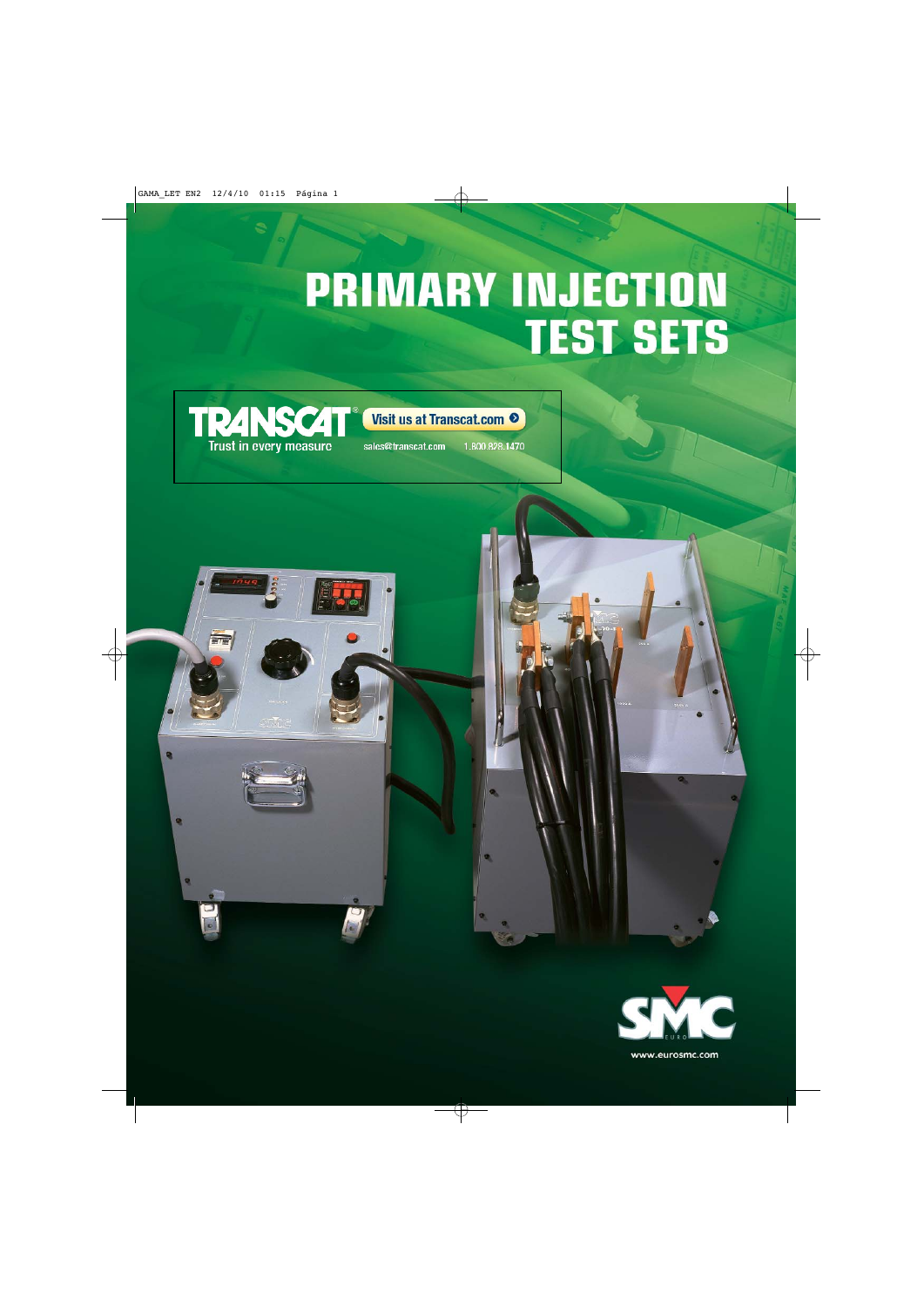# LET RANGE

LET-400 LET-400-RD LET-400-RDC LET-2000-RD LET-2000-RDM LET-2010-RD LET-4000-R LET-4000-RD LET-4000-RDM









#### **BUILT-IN TIMER\***

| Measuring ranges | Time: 0.001 to 99999 s. (autorange)           |
|------------------|-----------------------------------------------|
|                  | Cycles: 000.1 to 9999.9 Cycles (reference     |
|                  | frequency).                                   |
| Acuracy          | $\pm 0.003\%$ of the reading $\pm 1$ dig.     |
| Time start       | By activation/deactivation of the power       |
|                  | output.                                       |
| Timer stop       | Selectable between activation or deactivation |
|                  | of the Signal Monitor.                        |
|                  |                                               |

#### **SIGNAL MONITOR\***

| Dry Contact Input | Open circuit voltage: 10.2 V DC     |
|-------------------|-------------------------------------|
|                   | Short circuit current: 25 mA.       |
|                   | Fuse protected.                     |
| Voltage Input     | Level limits: from 5 to 250 V AC/DC |
|                   | Imput impedance: 19 $k\Omega$       |
|                   | Fuse protected.                     |

Primary injection Equipment

# **DESCRIPTION**

The LET range addresses test applications that require high levels of AC or DC current, typically primary current injection. The generation power of the various models ranges from 1,000 to 8,000 VA or Watt.

The output voltage is adjusted by means of a variac at the primary winding of the output transformer. The injected current is measured and displayed by a built-in digital ammeter. We provide several output taps in order to better adapt the voltage range to the connected load's impedance. This also makes adjustment of lower currents easier, while maintaining the throughput power. The integrated digital chronometer measures the time from the activation of the output until a change is detected in an external voltage or dry contact, with 1-millisecond accuracy. Some LET versions feature a motorized variac for applications that require a greater separation between the power output and the control & regulation panel.

The output transformers are especially designed and constructed to withstand maximum currents up to more than 20,000 A depending of the selected model. A built-in thermal trip protects the unit against overheating automatically. At nominal current (indicated in each model's name), the output transformer's temperature will stabilize itself providing continuous injection on the connected load. However, higher currents can be attained for limited periods as long as the connected load (including the test leads) falls within the unit's output power. Please refer to the duty cycle chart of each model in this catalogue to select the one that fits your particular application best.

Every LET is supplied with standard test leads that suit the average applications. Shorter connections and/or wider sections may be required for applications that demand higher current levels. The nominal output current is tested on every production unit with the standard test leads short-circuited at their end terminals. Every unit includes all the required accessories, spare fuses, a user's manual and a traceable certificate of calibration of the built-in instruments. The higher power units are constructed in two bodies and equipped with wheels to facilitate transportation.

Their simple, yet heavy-duty construction, compact size, reasonable weight and ease of use make the LET range one of our best-sold family of products.

#### **APPLICATIONS**

Commissioning and testing of over current protections, circuit breakers, thermal and motor protections, measurement and protection transformers, interconnections, railway network applications etc.

#### **COMMON CHARACTERISTICS**

- Control: manual.
- 3-m / 10 ft. power supply cord.
- Built-in digital ammeter, 0.5% accuracy (not included in the LET-400).
- Built-in digital timer, 1 ms resolution (not included in LET-400).
- Automatic thermal trip protection.
- Operating temperature: 0 55ºC / 32º 131ºF.
- Case: robust enamelled steel.
- Built to 89/336/CEE and 93/68/CEE standard directives (CE marking).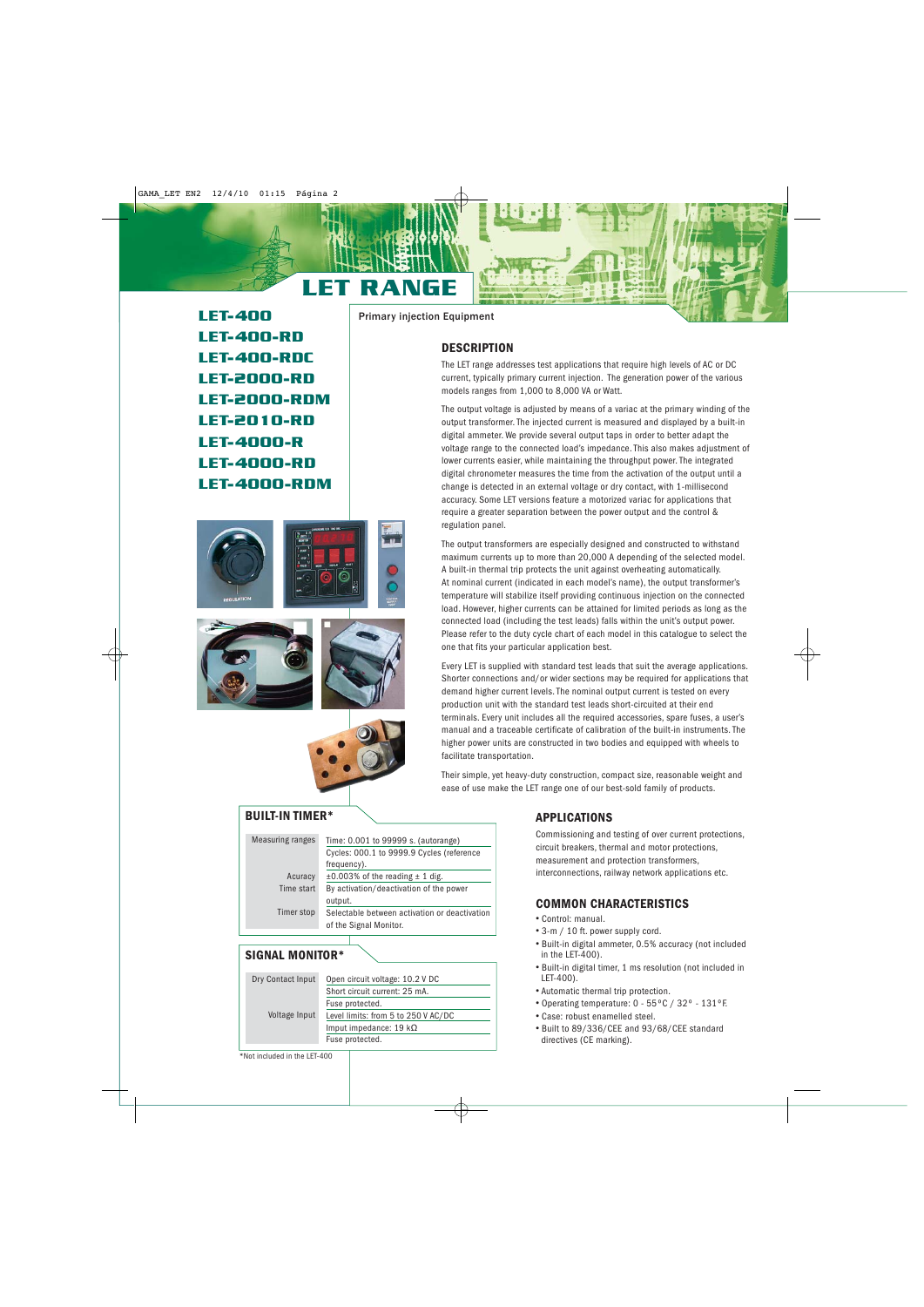





LET-400-RDC

Additionally to the 4 current taps, the LET-400-RDC features auxiliary AC and DC voltage outputs, whereas the more economical LET-400 has no measurement displays.

# **AC VOLTAGE RANGES/DUTY CYCLE CHART**

|       |           |            |         | ON TIME/MAXIMUM CURRENT              |          |          |         |
|-------|-----------|------------|---------|--------------------------------------|----------|----------|---------|
| Tap   | No-load V | Continuous | 60 min. | 15 min.                              | $3$ min. | $1$ min. | 1 sec.  |
| 400 A | 3.45V     | 400 A      | 600 A   | 800 A                                | 1.100 A  | 1.400 A  | 2.500 A |
| 200 A | 6.90 V    | 200 A      | 350 A   | 400 A                                | 550 A    | 700 A    | 1.500 A |
| 50 A  | 27.5V     | 50 A       | 75 A    | 100 A                                | 138 A    | 175 A    | 325 A   |
| 10 A  | 138 V     | 10 A       | 15A     | 20 A                                 | 27.5A    | 35 A     | 65A     |
|       |           |            | 15 min. | 20 min.                              | 20 min.  | 30 min.  |         |
|       |           |            |         | OFF (cool-down) time at 25°C / 77° F |          |          |         |

#### **SPECIFICATIONS**

|                             | LET-400                                                               | LET-400-RD     | LET-400-RDC                                           |  |  |
|-----------------------------|-----------------------------------------------------------------------|----------------|-------------------------------------------------------|--|--|
| AC Voltage output           | N/A                                                                   | N/A            | 220 V/4 A                                             |  |  |
| DC Voltage output           | N/A                                                                   | N/A            | 220 V/4 A                                             |  |  |
| Aux. DC Supply              | N/A                                                                   | N/A            | 0-50/110/220 Vdc - 1/0.5/0.25 Adc                     |  |  |
| Power                       |                                                                       |                | 1.000 VA                                              |  |  |
| Open circuit voltage (tap)  | 0-138 V (10 A) / 0-27.5 V (50 A) / 0-6.9 V (200 A) / 0-3.45 V (400 A) |                |                                                       |  |  |
| Supplied test leads         |                                                                       |                | 2 cables, 3 meter / 10 ft. length, 95 mm <sup>2</sup> |  |  |
| Power supply                |                                                                       |                | Single-phase 110/230 VAC (specify), 50-60 Hz          |  |  |
| Consumption                 | 5.5A @ 220V                                                           | 5.7A @ 220V    | 5.9A @ 220V                                           |  |  |
| Dimensions (mm)<br>(inches) | 340 x 370 x 250<br>48 x 53 x 55                                       |                | 460 x 370 x 250<br>18 x 14 x 10                       |  |  |
| Weight (unit only)          | 22 Kg. / 48 lb                                                        | 24 Kg. / 53 lb | 25 Kg. / 55 lb                                        |  |  |

# LET-1000-RD

LET-2010-RD



# **DUTY CYCLE**

|        |           |            |         | ON TIME/MAXIMUM CURRENT              |          |          |         |
|--------|-----------|------------|---------|--------------------------------------|----------|----------|---------|
| Tap    | No-load V | Continuous | 60 min. | 15 min.                              | $3$ min. | $1$ min. | 1 sec.  |
| 1000 A | 3.20V     | 1000 A     | 1.500 A | 2.250A                               | 2.750 A  | 3.500 A  | 6,250 A |
| 500 A  | 6.80 V    | 500 A      | 750 A   | 1.125 A                              | 1.375 A  | 1.750 A  | 3,125A  |
| 250 A  | 10.50 V   | 250 A      | 375 A   | 560 A                                | 680A     | 875A     | 1.650 A |
|        |           |            | 15 min. | 20 min.                              | 20 min.  | 30 min.  |         |
|        |           |            |         | OFF (cool-down) time at 25°C / 77° F |          |          |         |

# **SPECIFICATIONS**

| Power               | 2.000 VA                                                 |
|---------------------|----------------------------------------------------------|
| Supplied test leads | 2 cables, 3 meter / 10 ft. length, $185$ mm <sup>2</sup> |
| Power supply        | Single-phase 110/230 VAC (specify), 50-60 Hz             |
| Consumption         | 12.8A @ 220V                                             |
| <b>Dimensions</b>   | 380 mm x 310 mm x 540 mm / 15 in. x 12 in. x 21 in.      |
| Weight (unit only)  | 69 Kg. / 152 lb.                                         |



# **DUTY CYCLE**

|         |           |            |         | ON TIME/MAXIMUM CURRENT |         |          |        |
|---------|-----------|------------|---------|-------------------------|---------|----------|--------|
| Tap     | No-load V | Continuous | 60 min. | $15$ min.               | 3 min.  | $1$ min. | 1 sec. |
| 2.000 A | 4.16 V    | 2.000 A    | 2.500A  | 4.000 A                 | 5.550 A | 7.000 A  | 13 kA  |
| 1.000 A | 8.33V     | 100 A      | 1.250 A | 2.000 A                 | 2.750 A | 3.500 A  | 6.6 kA |
| 500 A   | 16.7 V    | 500 A      | 650 A   | 950 A                   | 1.375 A | 1.500 A  | 5.6 kA |
|         |           |            | 15 min. | 20 min.                 | 20 min. | 30 min.  |        |

OFF (cool-down) time at 25°C / 77° F

# **SPECIFICATIONS**

| Power               | 6,000 VA                                                                                                   |
|---------------------|------------------------------------------------------------------------------------------------------------|
| Supplied test leads | 2 cables, 3 meter / 10 ft. length, $185$ mm <sup>2</sup> x 2                                               |
| Power supply        | Single-phase 230 VAC / 50-60 Hz                                                                            |
| Consumption         | 35.7A                                                                                                      |
| <b>Dimensions</b>   | 380 mm x 440 mm x 530 mm / 520 mm x 410 mm x 590 mm<br>15 in. x 17 in. x 20 in. / 20 in. x 16 in. x 23 in. |
| Weight (unit only)  | $50 + 111$ Kg. / 110 lb. + 245 lb.                                                                         |